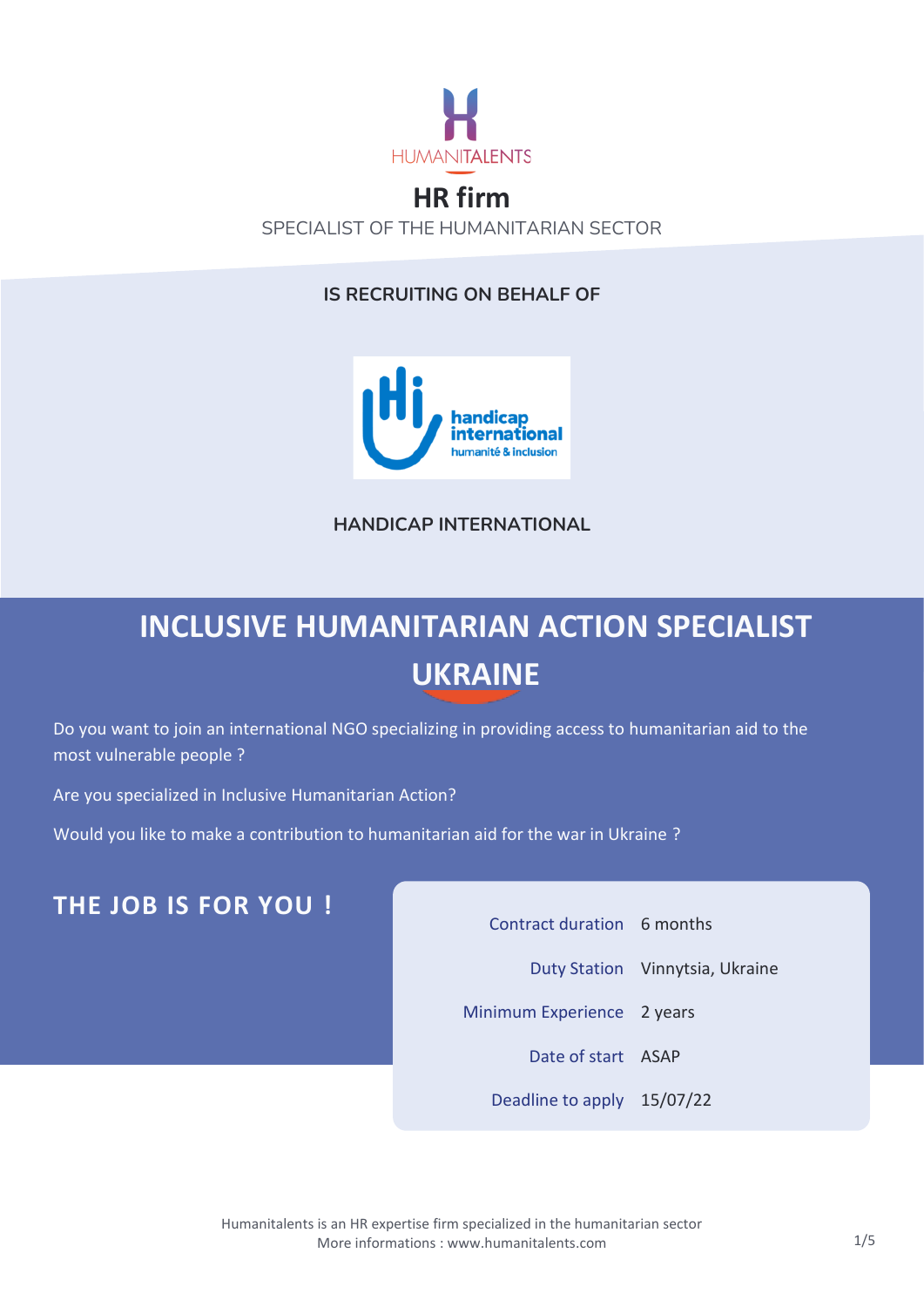## **About**

#### HANDICAP INTERNATIONAL

Handicap International is an independent and impartial international solidarity organization, which intervenes in situations of poverty and exclusion, conflicts and disasters. Working alongside people with disabilities and vulnerable populations, it acts and speaks out to meet their essential needs, improve their living conditions and promote respect for their dignity and fundamental rights. With more than 4,000 employees around the world, HI operates in dozens of countries, on 4 continents.

HI is committed to an employment policy in favour of workers with disabilities.

## **Context of the position in Ukraine**

HI response to the conflict and its regional impact and his re-opening a two-country program covering Ukraine and Moldova. In Ukraine, HI aims at intervening in the West and East of the country, adapting modalities of intervention to the various and diverging contexts of implementation.

The main objectives will be to assess more deeply the current context & environment, identify potential operational partners, meet with key relevant stakeholders on the ground and asses the overall needs of the population, and requirement to start operations.

HI is therefore preparing to be able to deploy quickly a large-scale multi sectoral humanitarian response. Aligning itself with the priorities of the Ukraine Flash Appeal HI pillars of interventions are the following:

> • Health: HI aims to improve access to quality physical rehabilitation and mental health and psychosocial services (MHPSS) for conflict-affected vulnerable population.

- Protection: HI will conduct a multi-pronged approach to Explosive Ordnance (EO) risk education and will foster a disability- inclusive humanitarian response.
- Basic needs
- Humanitarian-to-humanitarian logistics
- Inclusion: According to our mandate and given the serious concerns encountered by persons with disabilities, HI promotes a disability inclusive response and works closely with representative organizations while addressing these concerns.

The budget for the mission in Ukraine (with an associated program in Moldova) amounts to 9M euros in 2022. The main donors are ADH, MAE, 12/12 and ECHO.

The targeted size of the mission is 30 international employees and 200 national staff.

The bases are located in Chernivtsi, Vinnitsa, Dnipro. The coordination for the moment in Chernivtsi.

The target audience are refugees, especially those in a situation of vulnerability and/or disability.

Interventions are in the west for the displaced and in the east for the displaced and the local

population. HI is also intervening in hospitals in Lviv and Uzghoro.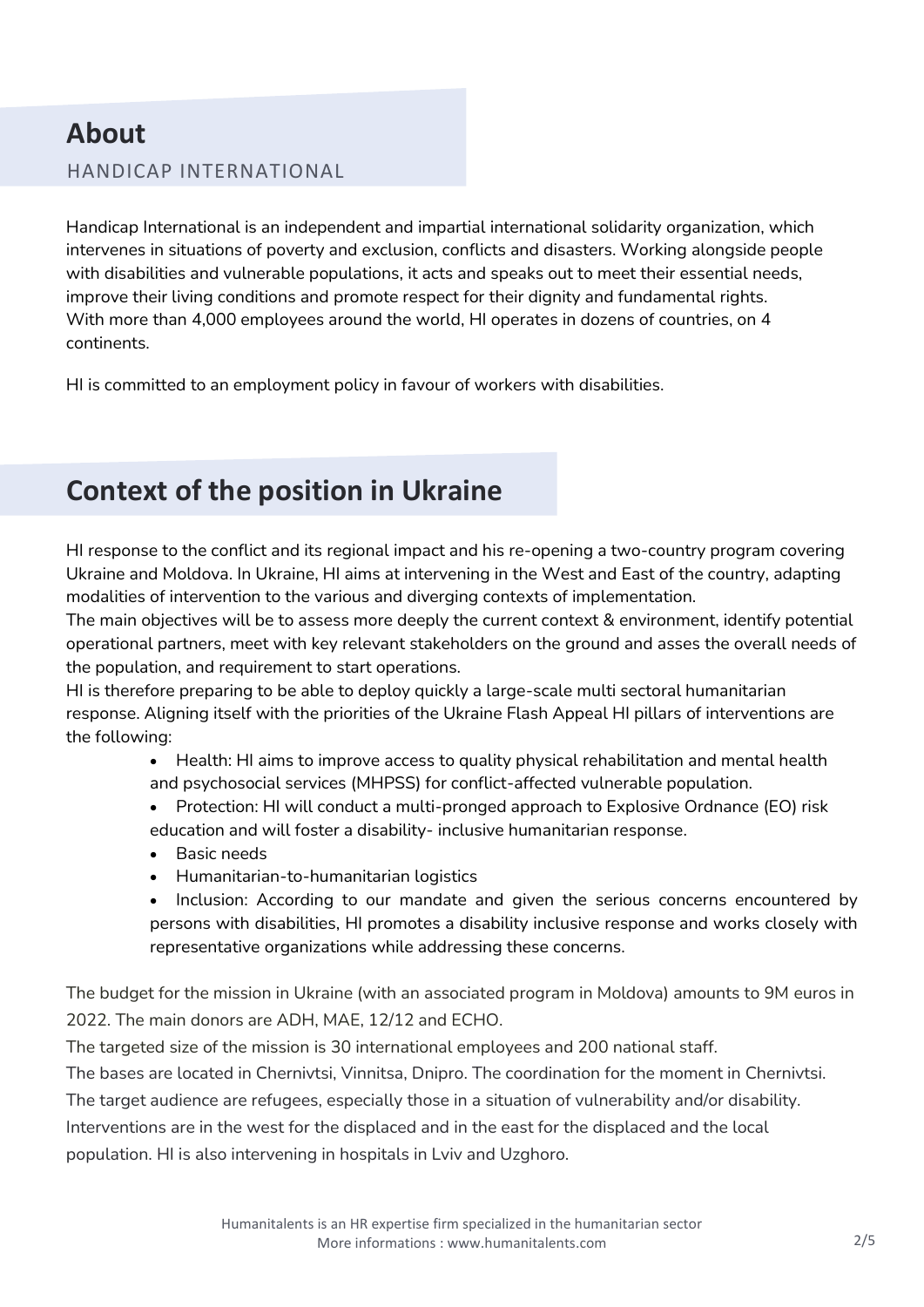## Your main responsabilities

Under the responsibility of the Program Manager, you will strategize, supervise the quality and coordinate the design, implementation and monitoring of HI's inclusive humanitarian action activities and project results in close collaboration and partnership with networks and organizations of persons with disabilities.

#### **Mission 1. Expertise: Contributes to the regional strategies in line with the global strategies by providing sectorial technical input**

- Ensures technical support to projects in line with the global technical frameworks and standards in your sectorial scope (Create context specific guidance on inclusive humanitarian action, ensures adequate support enhancing an inclusive response by sharing guidance, conducting awareness rising, support partner organizations and HI teams in identifying and removing barriers to services/centers);
- Ensures technical learning from projects (develop recommendations and tools ensures the control & monitoring of the technical quality set a frame for quality control, using the IASC guidelines, ensure regular technical quality control of projects, monitor the implementation of audit recommendations);
- Ensures compliance of the technical proposition with nexus stakes (emergency preparedness, response and recovery);
- Contributes to the development of research and innovation projects in the region when relevant, in your sectorial scope;
- Contributes to the capacity development of the local team (recruitment, animate a local talent pool in your sectorial scope.

#### **Mission 2. Influence: contribute to the local external prestige and influence of HI's expertise in his sectorial scope**

- Actively participate and raise awareness in the Disability Working Group; the AAP working group and the protection working group on inclusive humanitarian action;
- Contribute to advocacy on specific themes in line with the national advocacy priorities;
- Contribute to communication messages locally in line with the national communication priorities.

#### **Mission 3. Business development: ensure the development of major opportunities or new projects in the region under his sectorial scope**

- Contributes to the context analysis in his sectorial scope;
- Contributes to the design and writing of new projects in the region and when asked in other countries within the geographic division;
- Identify & transform major opportunities in the region under his scope;
- Contributes to the conception of major projects (multiple countries, one theme) or of new projects in the region;
- Identify & develop local partnerships and/or consortium with NGOs, on technical priorities or important topics in the region under his sectorial scope.

**Mission 4.** Any other service/task in connection with the programme that may prove necessary;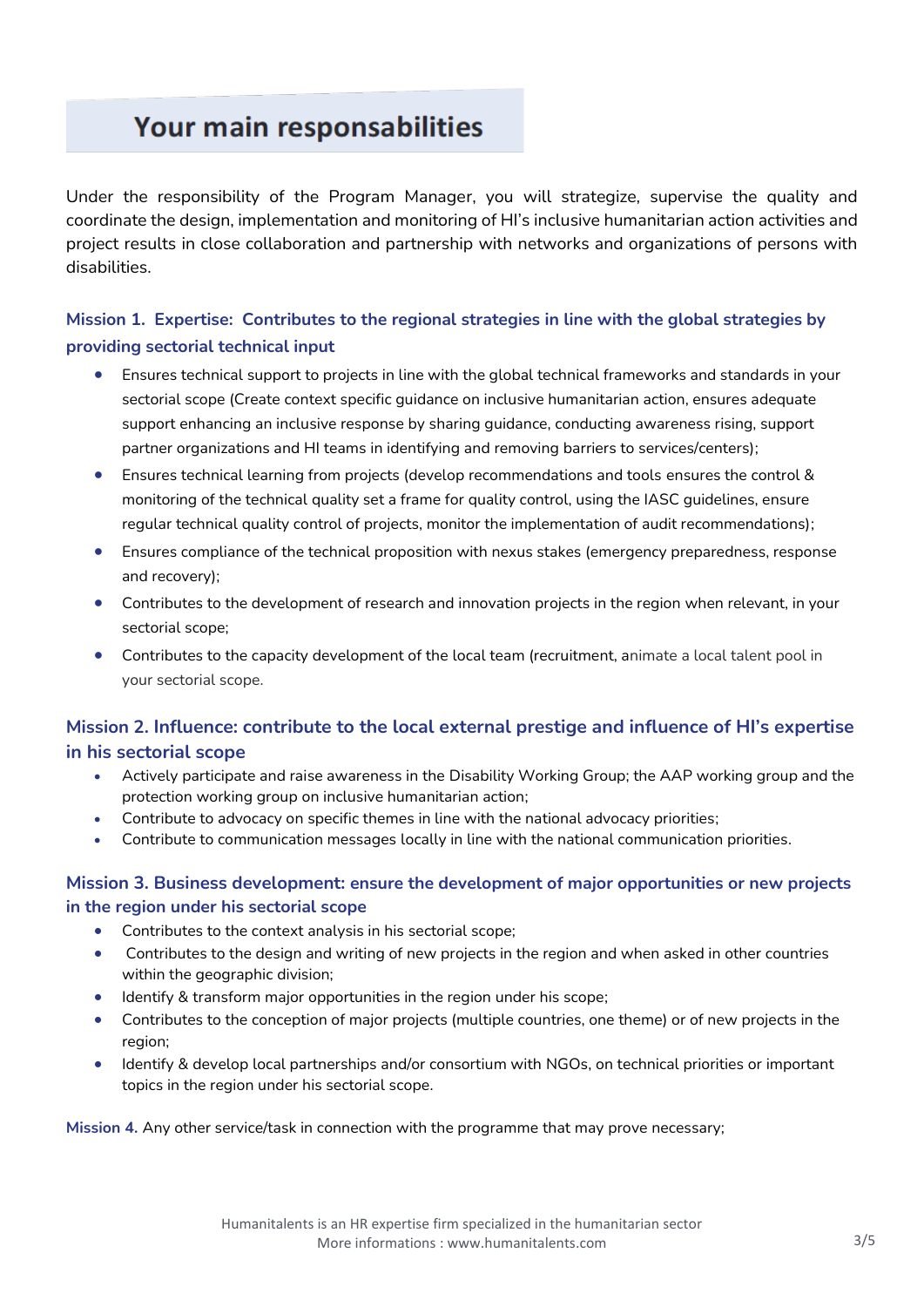### **Your profile**

#### TECHNICAL SKILLS / KNOW HOW

You hold an Advanced Degree / diploma in Humanitarian Action/Development studies, Disability Studies, or social fields (anthropology, psychosocial, sociology, protection, public health…)

#### - EDUCATIONAL BACKGROUND

- Very good command of project cycle management (planning/drafting of donor reports, logistics and budget monitoring)
- Ability to present and create
- evidence-based disability inclusion strategies in inter-agency coordination systems
- In depth knowledge of international humanitarian law and the inclusion of people with disabilities.
- Ability to develop advice and technical tools adapted to the context
- Excellent writing and synthesis skills
- Fluency in English (read, written, spoken)
- Mastery of computer tools, in particular the usual software (Word, Excel, Outlook)

#### SOFT SKILLS

**-** Ability to engage, empower and foster meaningful participation of people with disabilities

**-** Ability to build the capacity of the humanitarian actors

- Ability to work and live in a degraded security environment (stress management/adaptation)

- Ability to take a step back
- Patience
- Autonomy and initiative

- Understanding of intercultural dynamics and issues

- Personal commitment to the values and projects of the association

#### PROFESSIONAL EXPERIENCE

- Minimum 2 years' experience as a project manager or technical advice within an NGO

- First experience in an emergency context

- Experience in using the IASC guidelines on inclusion of persons with disabilities in humanitarian action (an asset)

- Coaching/training experience (an asset)